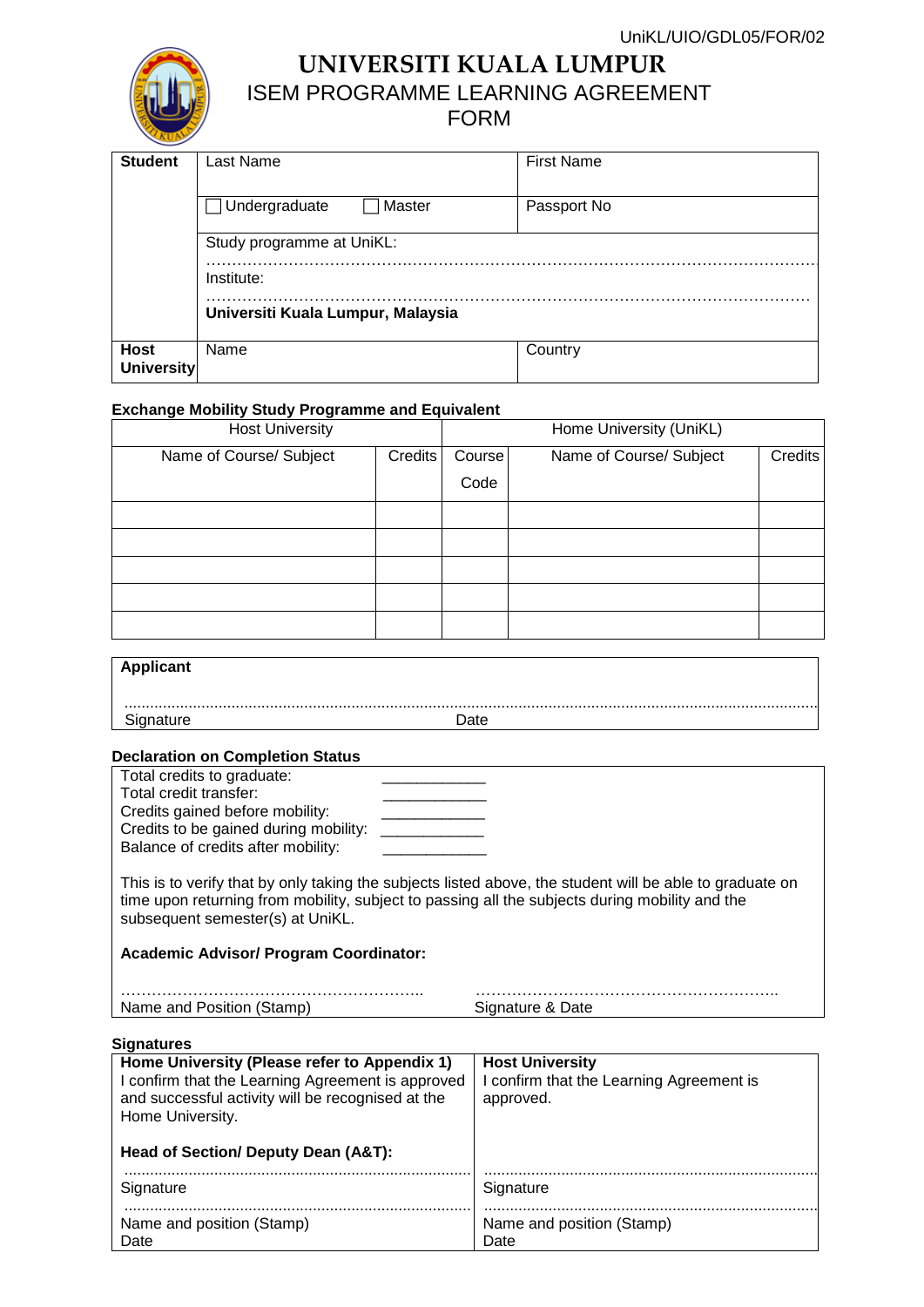# **CHANGES TO ORIGINAL LEARNING AGREEMENT**

(to be filled in ONLY if applicable)

| <b>Host University</b> |         | Home University |                 |         | Deleted                   | Added     |
|------------------------|---------|-----------------|-----------------|---------|---------------------------|-----------|
|                        |         |                 |                 |         | Course                    | Course    |
| Name of Course/        | Credits | Course          | Name of Course/ | Credits |                           |           |
| Subject                |         | Code            | Subject         |         |                           |           |
|                        |         |                 |                 |         | I –                       |           |
|                        |         |                 |                 |         | <b>Contract</b>           | $\sim 10$ |
|                        |         |                 |                 |         | <b>The Contract State</b> | $\Box$    |
|                        |         |                 |                 |         | l I                       | $\Box$    |
|                        |         |                 |                 |         | $\Box$                    | $\Box$    |
|                        |         |                 |                 |         |                           |           |
|                        |         |                 |                 |         |                           | $\Box$    |
|                        |         |                 |                 |         | $\Box$                    | $\Box$    |
|                        |         |                 |                 |         | $\mathbf{I}$              | $\Box$    |
|                        |         |                 |                 |         | $\mathbf{I}$              | $\Box$    |
|                        |         |                 |                 |         |                           |           |
|                        |         |                 |                 |         |                           |           |

| Date: //20 |
|------------|
|            |

### **SENDING INSTITUTION**

*We confirm that the above-listed changes to the initially agreed programme of study/learning agreement are approved.*

| Head of Section's (Program) signature & name UIO Coordinator's signature & name |  |  |
|---------------------------------------------------------------------------------|--|--|
|                                                                                 |  |  |
|                                                                                 |  |  |

### **RECEIVING INSTITUTION**

*We confirm that the above-listed changes to the initially agreed programme of study/learning agreement are approved.*

| Departmental coordinator's signature | Institutional coordinator's signature |
|--------------------------------------|---------------------------------------|
|                                      |                                       |